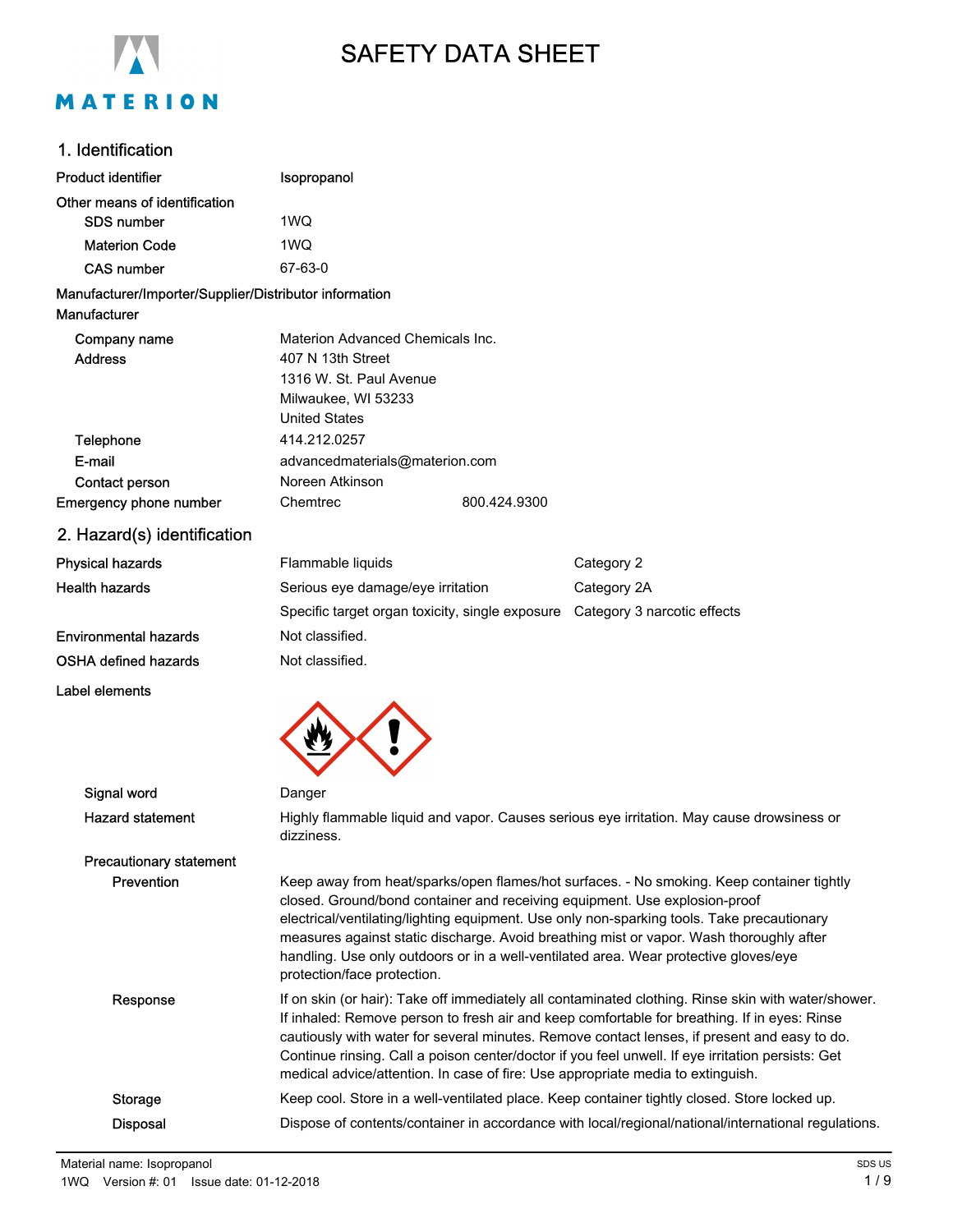Hazard(s) not otherwise classified (HNOC)

Static accumulating flammable liquid can become electrostatically charged even in bonded and grounded equipment. Sparks may ignite liquid and vapor. May cause flash fire or explosion.

Supplemental information 100% of the mixture consists of component(s) of unknown acute inhalation toxicity. 100% of the mixture consists of component(s) of unknown acute hazards to the aquatic environment. 100% of the mixture consists of component(s) of unknown long-term hazards to the aquatic environment. For further information, please contact the Product Stewardship Department at +1.800.862.4118.

### 3. Composition/information on ingredients

**Substances** 

| Chemical name | Common name and synonyms | <b>CAS number</b> | %   |
|---------------|--------------------------|-------------------|-----|
| Isopropanol   |                          | 67-63-0           | 100 |

\*Designates that a specific chemical identity and/or percentage of composition has been withheld as a trade secret.

| 4. First-aid measures                                                        |                                                                                                                                                                                                                                                                                                                                                                                                                                                                                                                                                                                                                                                                                                                                                             |
|------------------------------------------------------------------------------|-------------------------------------------------------------------------------------------------------------------------------------------------------------------------------------------------------------------------------------------------------------------------------------------------------------------------------------------------------------------------------------------------------------------------------------------------------------------------------------------------------------------------------------------------------------------------------------------------------------------------------------------------------------------------------------------------------------------------------------------------------------|
| <b>Inhalation</b>                                                            | Remove victim to fresh air and keep at rest in a position comfortable for breathing. Call a POISON<br>CENTER or doctor/physician if you feel unwell.                                                                                                                                                                                                                                                                                                                                                                                                                                                                                                                                                                                                        |
| <b>Skin contact</b>                                                          | Take off immediately all contaminated clothing. Rinse skin with water/shower. Get medical<br>attention if irritation develops and persists.                                                                                                                                                                                                                                                                                                                                                                                                                                                                                                                                                                                                                 |
| Eye contact                                                                  | Immediately flush eyes with plenty of water for at least 15 minutes. Remove contact lenses, if<br>present and easy to do. Continue rinsing. Get medical attention if irritation develops and persists.                                                                                                                                                                                                                                                                                                                                                                                                                                                                                                                                                      |
| Ingestion                                                                    | Rinse mouth. Get medical attention if symptoms occur.                                                                                                                                                                                                                                                                                                                                                                                                                                                                                                                                                                                                                                                                                                       |
| Most important<br>symptoms/effects, acute and<br>delayed                     | May cause drowsiness and dizziness. Headache. Nausea, vomiting. Severe eye irritation.<br>Symptoms may include stinging, tearing, redness, swelling, and blurred vision.                                                                                                                                                                                                                                                                                                                                                                                                                                                                                                                                                                                    |
| Indication of immediate medical<br>attention and special treatment<br>needed | Provide general supportive measures and treat symptomatically. Thermal burns: Flush with water<br>immediately. While flushing, remove clothes which do not adhere to affected area. Call an<br>ambulance. Continue flushing during transport to hospital. Keep victim under observation.<br>Symptoms may be delayed.                                                                                                                                                                                                                                                                                                                                                                                                                                        |
| <b>General information</b>                                                   | Take off all contaminated clothing immediately. Ensure that medical personnel are aware of the<br>material(s) involved, and take precautions to protect themselves. Wash contaminated clothing<br>before reuse.                                                                                                                                                                                                                                                                                                                                                                                                                                                                                                                                             |
| 5. Fire-fighting measures                                                    |                                                                                                                                                                                                                                                                                                                                                                                                                                                                                                                                                                                                                                                                                                                                                             |
| Suitable extinguishing media                                                 | Water fog. Alcohol resistant foam. Carbon dioxide (CO2). Dry chemical powder, carbon dioxide,<br>sand or earth may be used for small fires only.                                                                                                                                                                                                                                                                                                                                                                                                                                                                                                                                                                                                            |
| Unsuitable extinguishing media                                               | Do not use water jet as an extinguisher, as this will spread the fire.                                                                                                                                                                                                                                                                                                                                                                                                                                                                                                                                                                                                                                                                                      |
| Specific hazards arising from<br>the chemical                                | Vapors may form explosive mixtures with air. Vapors may travel considerable distance to a source<br>of ignition and flash back. This product is a poor conductor of electricity and can become<br>electrostatically charged. If sufficient charge is accumulated, ignition of flammable mixtures can<br>occur. To reduce potential for static discharge, use proper bonding and grounding procedures.<br>This liquid may accumulate static electricity when filling properly grounded containers. Static<br>electricity accumulation may be significantly increased by the presence of small quantities of water<br>or other contaminants. Material will float and may ignite on surface of water. During fire, gases<br>hazardous to health may be formed. |
| Special protective equipment<br>and precautions for firefighters             | Self-contained breathing apparatus and full protective clothing must be worn in case of fire.                                                                                                                                                                                                                                                                                                                                                                                                                                                                                                                                                                                                                                                               |
| Fire fighting<br>equipment/instructions                                      | In case of fire and/or explosion do not breathe fumes. Move containers from fire area if you can do<br>so without risk.                                                                                                                                                                                                                                                                                                                                                                                                                                                                                                                                                                                                                                     |
| Specific methods                                                             | Use standard firefighting procedures and consider the hazards of other involved materials.                                                                                                                                                                                                                                                                                                                                                                                                                                                                                                                                                                                                                                                                  |
| General fire hazards                                                         | Highly flammable liquid and vapor.                                                                                                                                                                                                                                                                                                                                                                                                                                                                                                                                                                                                                                                                                                                          |
|                                                                              |                                                                                                                                                                                                                                                                                                                                                                                                                                                                                                                                                                                                                                                                                                                                                             |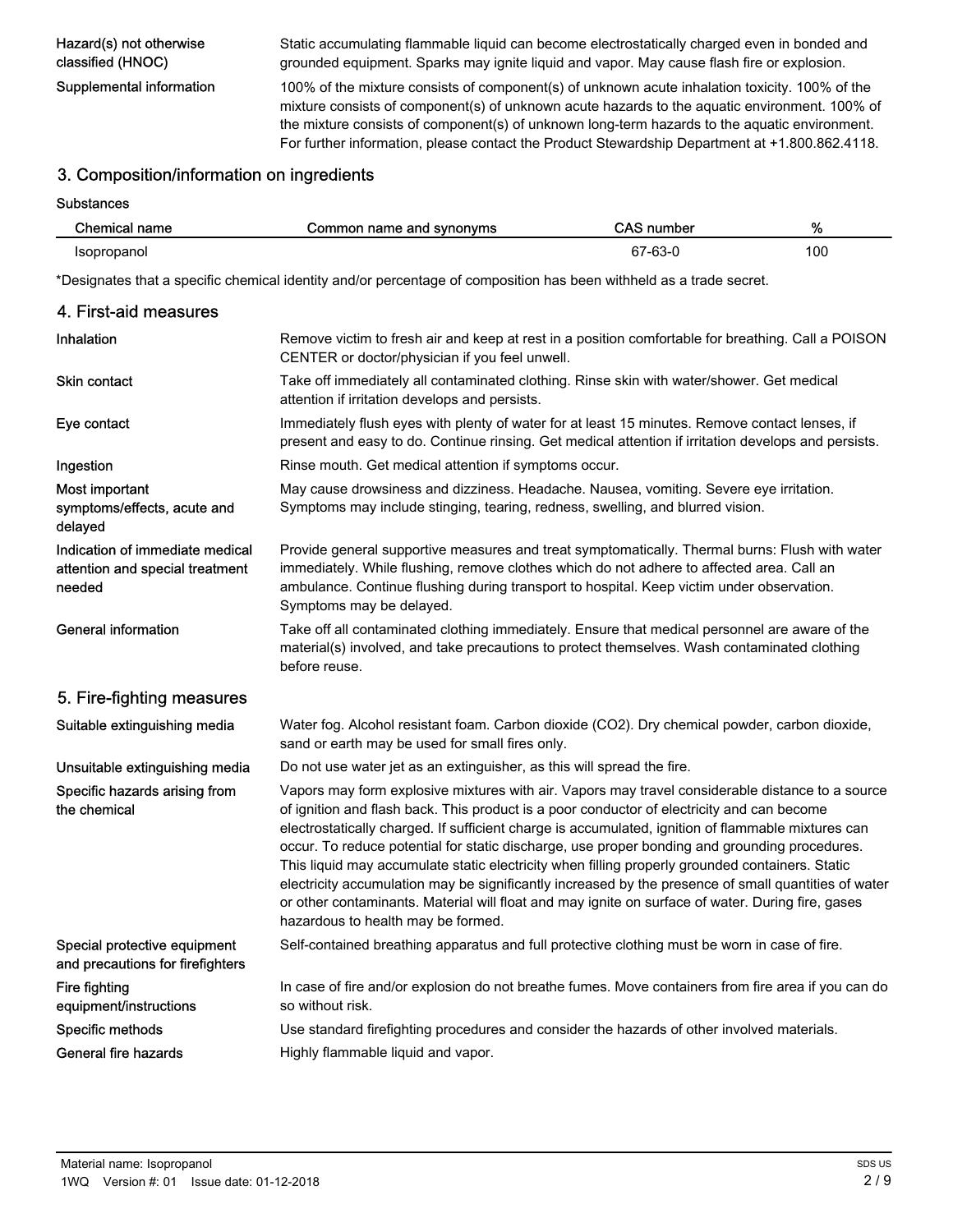# 6. Accidental release measures

| Personal precautions, protective<br>equipment and emergency<br>procedures | Keep unnecessary personnel away. Keep people away from and upwind of spill/leak. Eliminate all<br>ignition sources (no smoking, flares, sparks, or flames in immediate area). Wear appropriate<br>protective equipment and clothing during clean-up. Avoid breathing mist or vapor. Do not touch<br>damaged containers or spilled material unless wearing appropriate protective clothing. Ventilate<br>closed spaces before entering them. Use appropriate containment to avoid environmental<br>contamination. Transfer by mechanical means such as vacuum truck to a salvage tank or other<br>suitable container for recovery or safe disposal. Local authorities should be advised if significant<br>spillages cannot be contained. For personal protection, see section 8 of the SDS.                                                                                                                                                                                                                                                                                               |
|---------------------------------------------------------------------------|------------------------------------------------------------------------------------------------------------------------------------------------------------------------------------------------------------------------------------------------------------------------------------------------------------------------------------------------------------------------------------------------------------------------------------------------------------------------------------------------------------------------------------------------------------------------------------------------------------------------------------------------------------------------------------------------------------------------------------------------------------------------------------------------------------------------------------------------------------------------------------------------------------------------------------------------------------------------------------------------------------------------------------------------------------------------------------------|
| Methods and materials for<br>containment and cleaning up                  | Eliminate all ignition sources (no smoking, flares, sparks, or flames in immediate area). Keep<br>combustibles (wood, paper, oil, etc.) away from spilled material. Take precautionary measures<br>against static discharge. Use only non-sparking tools. This product is miscible in water.                                                                                                                                                                                                                                                                                                                                                                                                                                                                                                                                                                                                                                                                                                                                                                                             |
|                                                                           | Large Spills: Stop the flow of material, if this is without risk. Dike the spilled material, where this is<br>possible. Use a non-combustible material like vermiculite, sand or earth to soak up the product<br>and place into a container for later disposal. Following product recovery, flush area with water.                                                                                                                                                                                                                                                                                                                                                                                                                                                                                                                                                                                                                                                                                                                                                                       |
|                                                                           | Small Spills: Absorb with earth, sand or other non-combustible material and transfer to containers<br>for later disposal. Wipe up with absorbent material (e.g. cloth, fleece). Clean surface thoroughly to<br>remove residual contamination.                                                                                                                                                                                                                                                                                                                                                                                                                                                                                                                                                                                                                                                                                                                                                                                                                                            |
|                                                                           | Never return spills to original containers for re-use. For waste disposal, see section 13 of the SDS.                                                                                                                                                                                                                                                                                                                                                                                                                                                                                                                                                                                                                                                                                                                                                                                                                                                                                                                                                                                    |
| <b>Environmental precautions</b>                                          | Avoid discharge into drains, water courses or onto the ground. Use appropriate containment to<br>avoid environmental contamination.                                                                                                                                                                                                                                                                                                                                                                                                                                                                                                                                                                                                                                                                                                                                                                                                                                                                                                                                                      |
| 7. Handling and storage                                                   |                                                                                                                                                                                                                                                                                                                                                                                                                                                                                                                                                                                                                                                                                                                                                                                                                                                                                                                                                                                                                                                                                          |
| Precautions for safe handling                                             | Do not handle, store or open near an open flame, sources of heat or sources of ignition. Protect<br>material from direct sunlight. When using do not smoke. Explosion-proof general and local exhaust<br>ventilation. Minimize fire risks from flammable and combustible materials (including combustible<br>dust and static accumulating liquids) or dangerous reactions with incompatible materials. Handling<br>operations that can promote accumulation of static charges include but are not limited to: mixing,<br>filtering, pumping at high flow rates, splash filling, creating mists or sprays, tank and container<br>filling, tank cleaning, sampling, gauging, switch loading, vacuum truck operations. Take<br>precautionary measures against static discharges. All equipment used when handling the product<br>must be grounded. Use non-sparking tools and explosion-proof equipment. Avoid breathing mist or<br>vapor. Avoid contact with eyes. Avoid prolonged exposure. Wear appropriate personal protective<br>equipment. Observe good industrial hygiene practices. |
|                                                                           | For additional information on equipment bonding and grounding, refer to the Canadian Electrical<br>Code in Canada, (CSA C22.1), or the American Petroleum Institute (API) Recommended Practice<br>2003, "Protection Against Ignitions Arising out of Static, Lightning, and Stray Currents" or National<br>Fire Protection Association (NFPA) 77, "Recommended Practice on Static Electricity" or National<br>Fire Protection Association (NFPA) 70, "National Electrical Code".                                                                                                                                                                                                                                                                                                                                                                                                                                                                                                                                                                                                         |
| Conditions for safe storage,<br>including any incompatibilities           | Store locked up. Keep away from heat, sparks and open flame. Prevent electrostatic charge<br>build-up by using common bonding and grounding techniques. Eliminate sources of ignition. Avoid<br>spark promoters. Ground/bond container and equipment. These alone may be insufficient to<br>remove static electricity. Store in a cool, dry place out of direct sunlight. Store in original tightly<br>closed container. Store in a well-ventilated place. Keep in an area equipped with sprinklers. Store<br>away from incompatible materials (see Section 10 of the SDS).                                                                                                                                                                                                                                                                                                                                                                                                                                                                                                              |
|                                                                           |                                                                                                                                                                                                                                                                                                                                                                                                                                                                                                                                                                                                                                                                                                                                                                                                                                                                                                                                                                                                                                                                                          |

#### 8. Exposure controls/personal protection

#### Occupational exposure limits

#### US. OSHA Table Z-1 Limits for Air Contaminants (29 CFR 1910.1000)

| <b>Material</b>           | Type | Value     |  |
|---------------------------|------|-----------|--|
| Isopropanol (CAS 67-63-0) | PEL  | 980 mg/m3 |  |
|                           |      | $400$ ppm |  |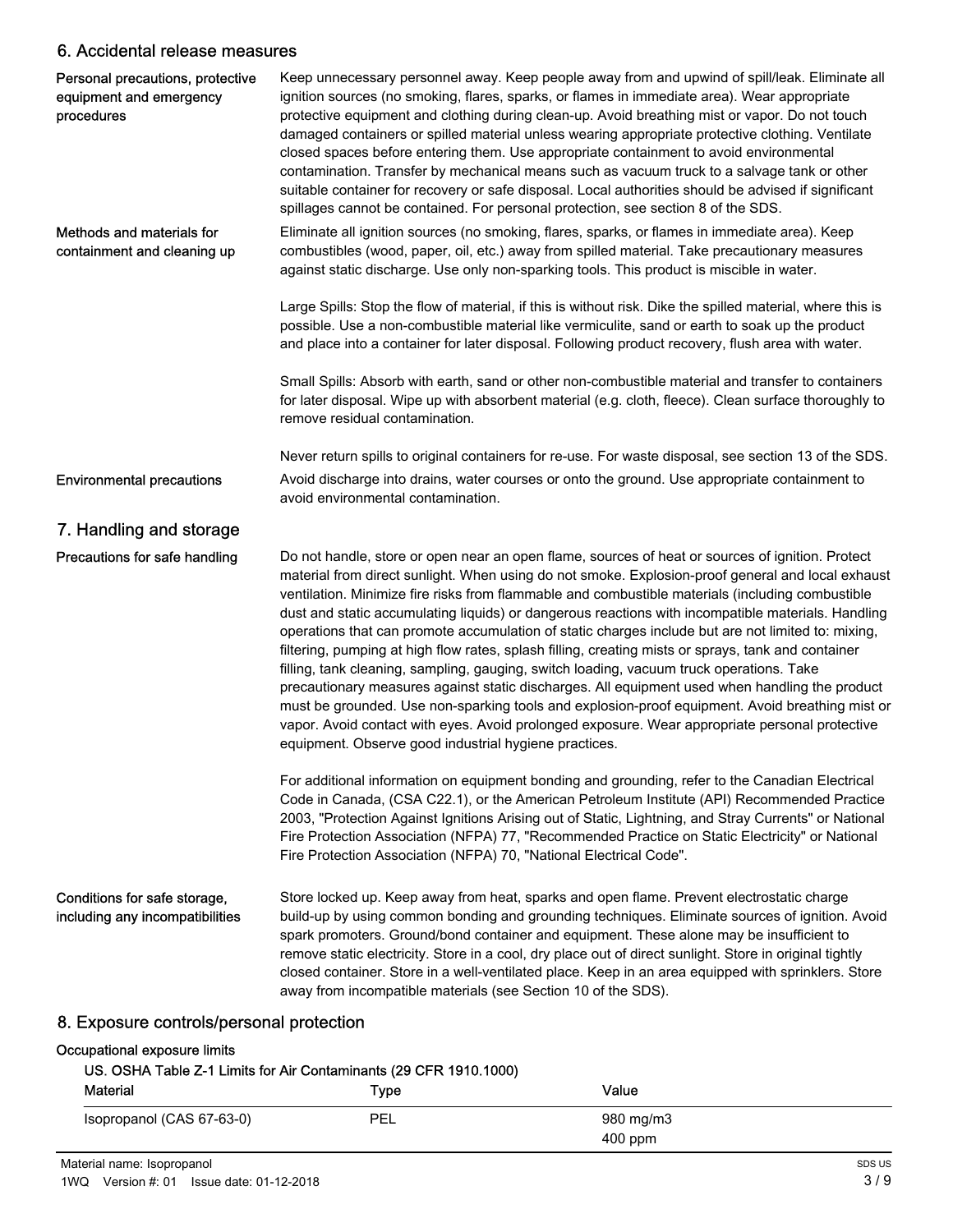| <b>Material</b>                                                                                     | <b>Type</b>                                                                                                                                                         |             |          | Value                                                                                                                                                                                                                                                                                                                                                                                                                                                                                       |  |
|-----------------------------------------------------------------------------------------------------|---------------------------------------------------------------------------------------------------------------------------------------------------------------------|-------------|----------|---------------------------------------------------------------------------------------------------------------------------------------------------------------------------------------------------------------------------------------------------------------------------------------------------------------------------------------------------------------------------------------------------------------------------------------------------------------------------------------------|--|
| Isopropanol (CAS 67-63-0)                                                                           | <b>STEL</b>                                                                                                                                                         |             |          | 400 ppm                                                                                                                                                                                                                                                                                                                                                                                                                                                                                     |  |
|                                                                                                     | <b>TWA</b>                                                                                                                                                          |             |          | 200 ppm                                                                                                                                                                                                                                                                                                                                                                                                                                                                                     |  |
| US. NIOSH: Pocket Guide to Chemical Hazards                                                         |                                                                                                                                                                     |             |          |                                                                                                                                                                                                                                                                                                                                                                                                                                                                                             |  |
| <b>Material</b>                                                                                     | <b>Type</b>                                                                                                                                                         |             |          | Value                                                                                                                                                                                                                                                                                                                                                                                                                                                                                       |  |
| Isopropanol (CAS 67-63-0)                                                                           | <b>STEL</b>                                                                                                                                                         |             |          | 1225 mg/m3                                                                                                                                                                                                                                                                                                                                                                                                                                                                                  |  |
|                                                                                                     |                                                                                                                                                                     |             |          | 500 ppm                                                                                                                                                                                                                                                                                                                                                                                                                                                                                     |  |
|                                                                                                     | <b>TWA</b>                                                                                                                                                          |             |          | 980 mg/m3                                                                                                                                                                                                                                                                                                                                                                                                                                                                                   |  |
|                                                                                                     |                                                                                                                                                                     |             |          | 400 ppm                                                                                                                                                                                                                                                                                                                                                                                                                                                                                     |  |
| US. California Code of Regulations, Title 8, Section 5155. Airborne Contaminants<br><b>Material</b> | <b>Type</b>                                                                                                                                                         |             |          | Value                                                                                                                                                                                                                                                                                                                                                                                                                                                                                       |  |
|                                                                                                     |                                                                                                                                                                     |             |          |                                                                                                                                                                                                                                                                                                                                                                                                                                                                                             |  |
| Isopropanol (CAS 67-63-0)                                                                           | PEL                                                                                                                                                                 |             |          | 980 mg/m3<br>400 ppm                                                                                                                                                                                                                                                                                                                                                                                                                                                                        |  |
|                                                                                                     | <b>STEL</b>                                                                                                                                                         |             |          | 1225 mg/m3                                                                                                                                                                                                                                                                                                                                                                                                                                                                                  |  |
|                                                                                                     |                                                                                                                                                                     |             |          | 500 ppm                                                                                                                                                                                                                                                                                                                                                                                                                                                                                     |  |
| <b>Biological limit values</b>                                                                      |                                                                                                                                                                     |             |          |                                                                                                                                                                                                                                                                                                                                                                                                                                                                                             |  |
| <b>ACGIH Biological Exposure Indices</b>                                                            |                                                                                                                                                                     |             |          |                                                                                                                                                                                                                                                                                                                                                                                                                                                                                             |  |
| <b>Material</b>                                                                                     | Value                                                                                                                                                               | Determinant | Specimen | <b>Sampling Time</b>                                                                                                                                                                                                                                                                                                                                                                                                                                                                        |  |
| Isopropanol (CAS 67-63-0) 40 mg/l                                                                   |                                                                                                                                                                     | Acetone     | Urine    | $\star$                                                                                                                                                                                                                                                                                                                                                                                                                                                                                     |  |
| * - For sampling details, please see the source document.                                           |                                                                                                                                                                     |             |          |                                                                                                                                                                                                                                                                                                                                                                                                                                                                                             |  |
| Appropriate engineering controls                                                                    | Explosion-proof general and local exhaust ventilation.                                                                                                              |             |          | Good general ventilation (typically 10 air changes per hour) should be used. Ventilation rates<br>should be matched to conditions. If applicable, use process enclosures, local exhaust ventilation,<br>or other engineering controls to maintain airborne levels below recommended exposure limits. If<br>exposure limits have not been established, maintain airborne levels to an acceptable level.<br>Provide eyewash station. Eye wash fountain and emergency showers are recommended. |  |
| <b>Control parameters</b>                                                                           | Follow standard monitoring procedures.                                                                                                                              |             |          |                                                                                                                                                                                                                                                                                                                                                                                                                                                                                             |  |
| Individual protection measures, such as personal protective equipment<br>Eye/face protection        | Chemical respirator with organic vapor cartridge and full facepiece.                                                                                                |             |          |                                                                                                                                                                                                                                                                                                                                                                                                                                                                                             |  |
| Skin protection<br>Hand protection                                                                  | Wear appropriate chemical resistant gloves.                                                                                                                         |             |          |                                                                                                                                                                                                                                                                                                                                                                                                                                                                                             |  |
| Other                                                                                               | Wear suitable protective clothing.                                                                                                                                  |             |          |                                                                                                                                                                                                                                                                                                                                                                                                                                                                                             |  |
| <b>Respiratory protection</b>                                                                       | Chemical respirator with organic vapor cartridge and full facepiece.                                                                                                |             |          |                                                                                                                                                                                                                                                                                                                                                                                                                                                                                             |  |
| <b>Thermal hazards</b>                                                                              | Wear appropriate thermal protective clothing, when necessary.                                                                                                       |             |          |                                                                                                                                                                                                                                                                                                                                                                                                                                                                                             |  |
| General hygiene considerations                                                                      | When using do not smoke. Always observe good personal hygiene measures, such as washing<br>after handling the material and before eating, drinking, and/or smoking. |             |          |                                                                                                                                                                                                                                                                                                                                                                                                                                                                                             |  |
| 9. Physical and chemical properties                                                                 |                                                                                                                                                                     |             |          |                                                                                                                                                                                                                                                                                                                                                                                                                                                                                             |  |
|                                                                                                     |                                                                                                                                                                     |             |          |                                                                                                                                                                                                                                                                                                                                                                                                                                                                                             |  |
| Appearance                                                                                          |                                                                                                                                                                     |             |          |                                                                                                                                                                                                                                                                                                                                                                                                                                                                                             |  |

| <b>Physical state</b>                      | Liguid.                        |
|--------------------------------------------|--------------------------------|
| Form                                       | Liguid.                        |
| Color                                      | Not available.                 |
| Odor                                       | Not available.                 |
| <b>Odor threshold</b>                      | Not available.                 |
| рH                                         | Not available.                 |
| Melting point/freezing point               | $-127.3$ °F (-88.5 °C)         |
| Initial boiling point and boiling<br>range | 180.5 °F (82.5 °C) 101.325 kPa |
|                                            |                                |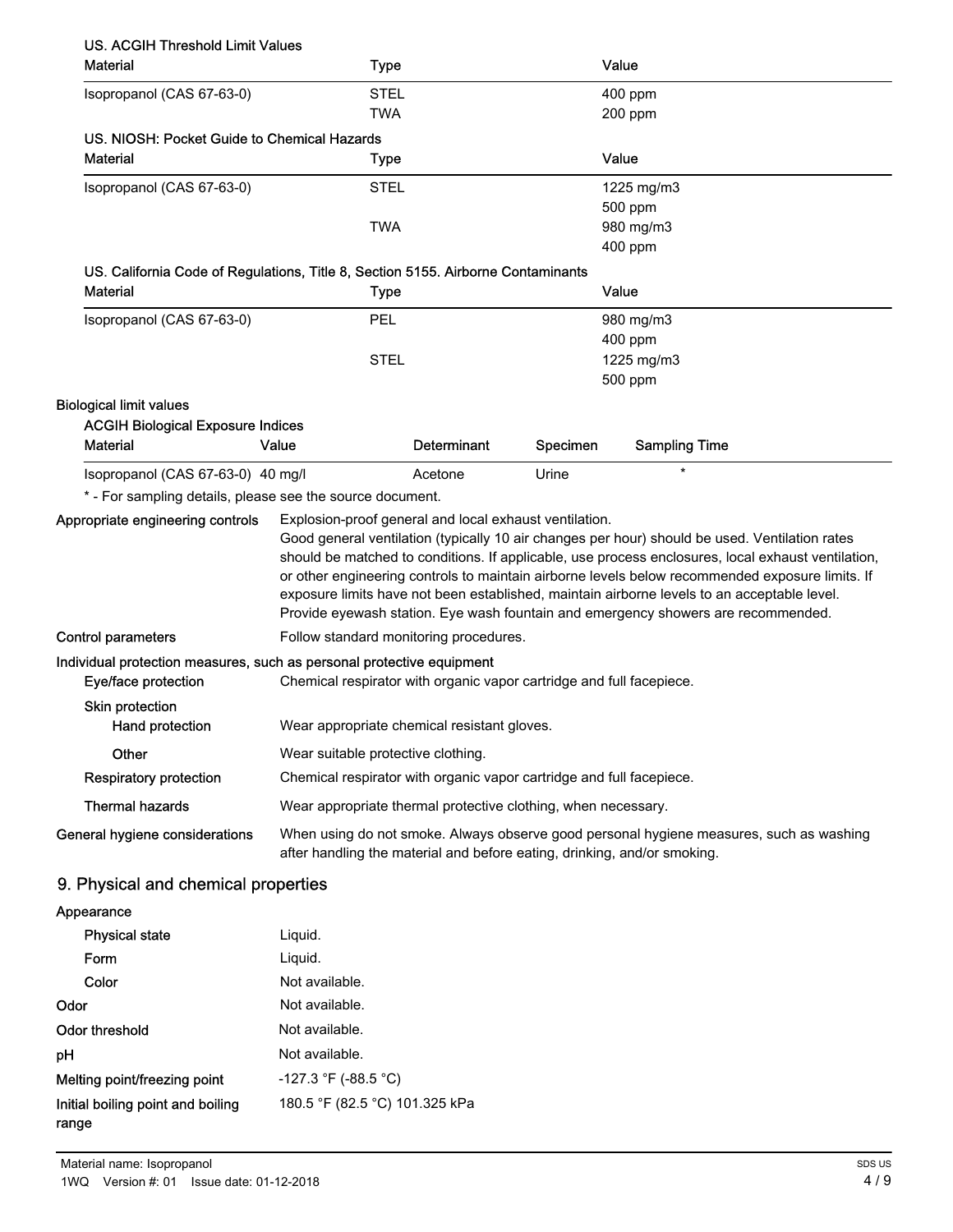| Flash point                                       | 53.6 °F (12.0 °C) Closed Cup<br>75.0 °F (23.9 °C) Open Cup |  |  |
|---------------------------------------------------|------------------------------------------------------------|--|--|
| <b>Evaporation rate</b>                           | Not available.                                             |  |  |
| Flammability (solid, gas)                         | Not applicable.                                            |  |  |
| Upper/lower flammability or explosive limits      |                                                            |  |  |
| Flammability limit - lower<br>(%)                 | 2.5%                                                       |  |  |
| Flammability limit - upper<br>(%)                 | 12 %                                                       |  |  |
| Explosive limit - lower (%)                       | Not available.                                             |  |  |
| Explosive limit - upper (%)                       | Not available.                                             |  |  |
| Vapor pressure                                    | 6.05 kPa at 25 °C                                          |  |  |
| Vapor density                                     | 2.1                                                        |  |  |
| <b>Relative density</b>                           | Not available.                                             |  |  |
| Solubility(ies)<br>Solubility (water)             | Miscible                                                   |  |  |
| <b>Partition coefficient</b><br>(n-octanol/water) | 0.05                                                       |  |  |
| Auto-ignition temperature                         | 750.2 °F (399 °C)                                          |  |  |
| <b>Decomposition temperature</b>                  | Not available.                                             |  |  |
| <b>Viscosity</b>                                  | Not available.                                             |  |  |
| Other information                                 |                                                            |  |  |
| <b>Density</b>                                    | 0.78 g/cm3 estimated at 20 °C                              |  |  |
| Dynamic viscosity                                 | 2.1 mPa.s (77 °F (25 °C))                                  |  |  |
| <b>Explosive properties</b>                       | Not explosive.                                             |  |  |
| <b>Flammability class</b>                         | Flammable IB estimated                                     |  |  |
| Heat of combustion (NFPA<br>30B)                  | 27.4 kJ/g                                                  |  |  |
| Kinematic viscosity                               | 2.676 mm <sup>2</sup> /s estimated                         |  |  |
| Molecular formula                                 | $C3-H8-O$                                                  |  |  |
| Molecular weight                                  | 60.1 g/mol                                                 |  |  |
| <b>Oxidizing properties</b>                       | Not oxidizing.                                             |  |  |
| Percent volatile                                  | 100 %                                                      |  |  |
| <b>Specific gravity</b>                           | 0.79 at 20 °C                                              |  |  |
| Surface tension                                   | 20.93 mN/m (77 °F (25 °C))                                 |  |  |
| <b>VOC</b>                                        | 100 %<br>100 % EPA estimated                               |  |  |
| 10. Stability and reactivity                      |                                                            |  |  |

| Reactivity                            | The product is stable and non-reactive under normal conditions of use, storage and transport.                                                     |
|---------------------------------------|---------------------------------------------------------------------------------------------------------------------------------------------------|
| <b>Chemical stability</b>             | Material is stable under normal conditions.                                                                                                       |
| Possibility of hazardous<br>reactions | Hazardous polymerization does not occur.                                                                                                          |
| Conditions to avoid                   | Avoid heat, sparks, open flames and other ignition sources. Avoid temperatures exceeding the<br>flash point. Contact with incompatible materials. |
| Incompatible materials                | Acids. Strong oxidizing agents. Isocyanates. Chlorine.                                                                                            |
| Hazardous decomposition<br>products   | No hazardous decomposition products are known.                                                                                                    |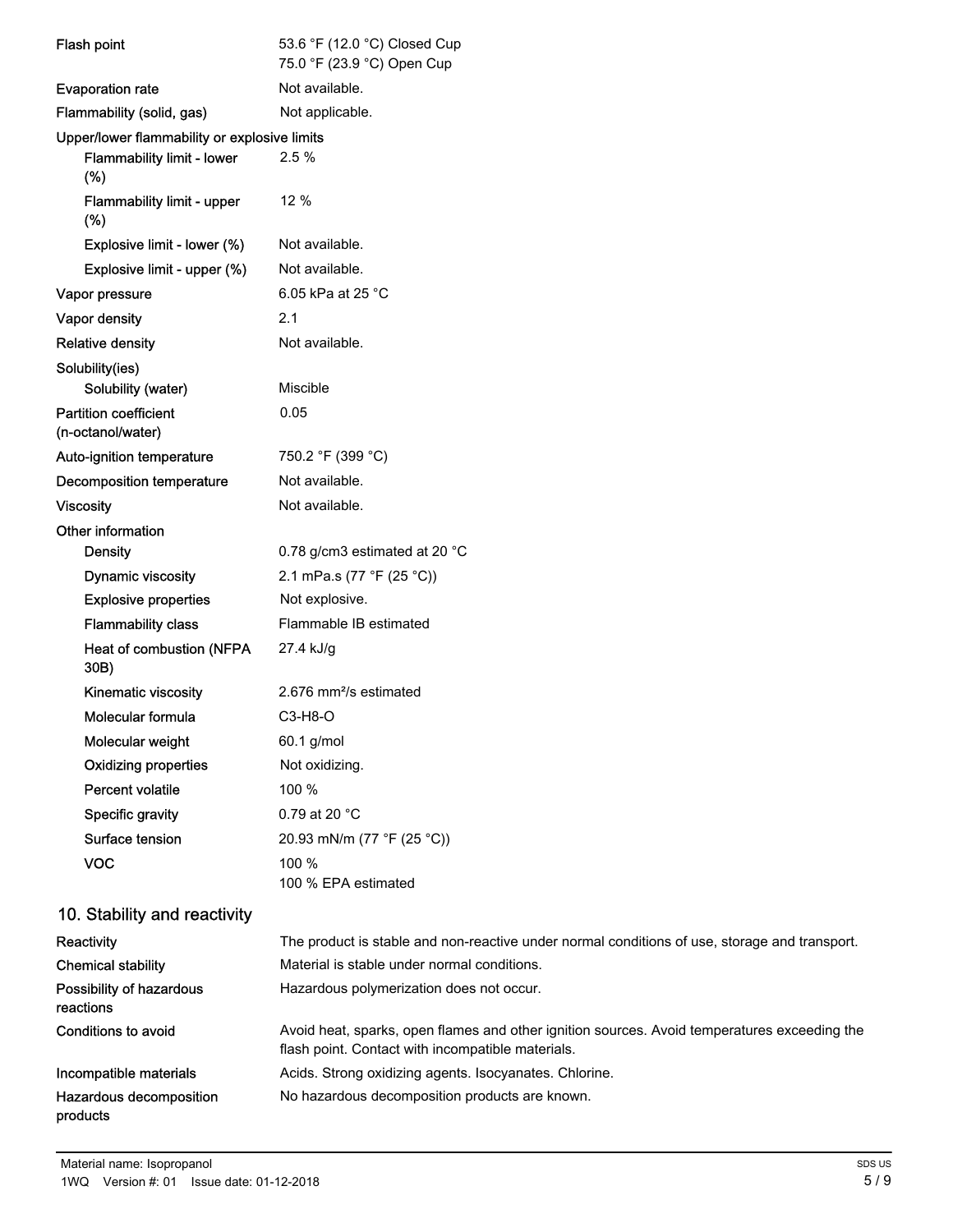# 11. Toxicological information

## Information on likely routes of exposure

| Inhalation                                                                                   | harmful.           |                                                                                                                                                                                                       | May cause drowsiness and dizziness. Headache. Nausea, vomiting. Prolonged inhalation may be |  |
|----------------------------------------------------------------------------------------------|--------------------|-------------------------------------------------------------------------------------------------------------------------------------------------------------------------------------------------------|---------------------------------------------------------------------------------------------|--|
| Skin contact                                                                                 |                    | No adverse effects due to skin contact are expected.                                                                                                                                                  |                                                                                             |  |
| Eye contact                                                                                  |                    | Causes serious eye irritation.                                                                                                                                                                        |                                                                                             |  |
| Ingestion                                                                                    |                    | Expected to be a low ingestion hazard.                                                                                                                                                                |                                                                                             |  |
| Symptoms related to the<br>physical, chemical and<br>toxicological characteristics           |                    | May cause drowsiness and dizziness. Headache. Nausea, vomiting. Severe eye irritation.<br>Symptoms may include stinging, tearing, redness, swelling, and blurred vision.                              |                                                                                             |  |
| Information on toxicological effects                                                         |                    |                                                                                                                                                                                                       |                                                                                             |  |
| <b>Acute toxicity</b>                                                                        | Not known.         |                                                                                                                                                                                                       |                                                                                             |  |
| Skin corrosion/irritation                                                                    |                    | Prolonged skin contact may cause temporary irritation.                                                                                                                                                |                                                                                             |  |
| Serious eye damage/eye<br>irritation                                                         |                    | Causes serious eye irritation.                                                                                                                                                                        |                                                                                             |  |
| Respiratory or skin sensitization                                                            |                    |                                                                                                                                                                                                       |                                                                                             |  |
| <b>Respiratory sensitization</b>                                                             |                    | Not a respiratory sensitizer.                                                                                                                                                                         |                                                                                             |  |
| <b>Skin sensitization</b>                                                                    |                    | This product is not expected to cause skin sensitization.                                                                                                                                             |                                                                                             |  |
| Germ cell mutagenicity                                                                       |                    | No data available to indicate product or any components present at greater than 0.1% are<br>mutagenic or genotoxic.                                                                                   |                                                                                             |  |
| Carcinogenicity                                                                              |                    | Not classifiable as to carcinogenicity to humans.                                                                                                                                                     |                                                                                             |  |
| IARC Monographs. Overall Evaluation of Carcinogenicity                                       |                    |                                                                                                                                                                                                       |                                                                                             |  |
| Not regulated.<br>US. National Toxicology Program (NTP) Report on Carcinogens<br>Not listed. |                    | OSHA Specifically Regulated Substances (29 CFR 1910.1001-1050)                                                                                                                                        |                                                                                             |  |
| Reproductive toxicity                                                                        |                    | This product is not expected to cause reproductive or developmental effects.                                                                                                                          |                                                                                             |  |
| Specific target organ toxicity -<br>single exposure                                          |                    | May cause drowsiness and dizziness.                                                                                                                                                                   |                                                                                             |  |
| Specific target organ toxicity -<br>repeated exposure                                        | Not classified.    |                                                                                                                                                                                                       |                                                                                             |  |
| <b>Aspiration hazard</b>                                                                     |                    | Not an aspiration hazard.                                                                                                                                                                             |                                                                                             |  |
| <b>Chronic effects</b>                                                                       |                    | Prolonged inhalation may be harmful.                                                                                                                                                                  |                                                                                             |  |
| 12. Ecological information                                                                   |                    |                                                                                                                                                                                                       |                                                                                             |  |
| Ecotoxicity                                                                                  |                    | The product is not classified as environmentally hazardous. However, this does not exclude the<br>possibility that large or frequent spills can have a harmful or damaging effect on the environment. |                                                                                             |  |
| <b>Product</b>                                                                               |                    | <b>Species</b>                                                                                                                                                                                        | <b>Test Results</b>                                                                         |  |
| Isopropanol (CAS 67-63-0)<br>Aquatic                                                         |                    |                                                                                                                                                                                                       |                                                                                             |  |
| Fish                                                                                         | <b>LC50</b>        | Bluegill (Lepomis macrochirus)                                                                                                                                                                        | > 1400 mg/l, 96 hours                                                                       |  |
|                                                                                              |                    | * Estimates for product may be based on additional component data not shown.                                                                                                                          |                                                                                             |  |
| Persistence and degradability                                                                |                    |                                                                                                                                                                                                       |                                                                                             |  |
| <b>Bioaccumulative potential</b>                                                             |                    |                                                                                                                                                                                                       |                                                                                             |  |
| Partition coefficient n-octanol / water (log Kow)<br>0.05                                    |                    |                                                                                                                                                                                                       |                                                                                             |  |
| Mobility in soil                                                                             | No data available. |                                                                                                                                                                                                       |                                                                                             |  |
| Material name: Isopropanol                                                                   |                    |                                                                                                                                                                                                       | SDS <sub>L</sub>                                                                            |  |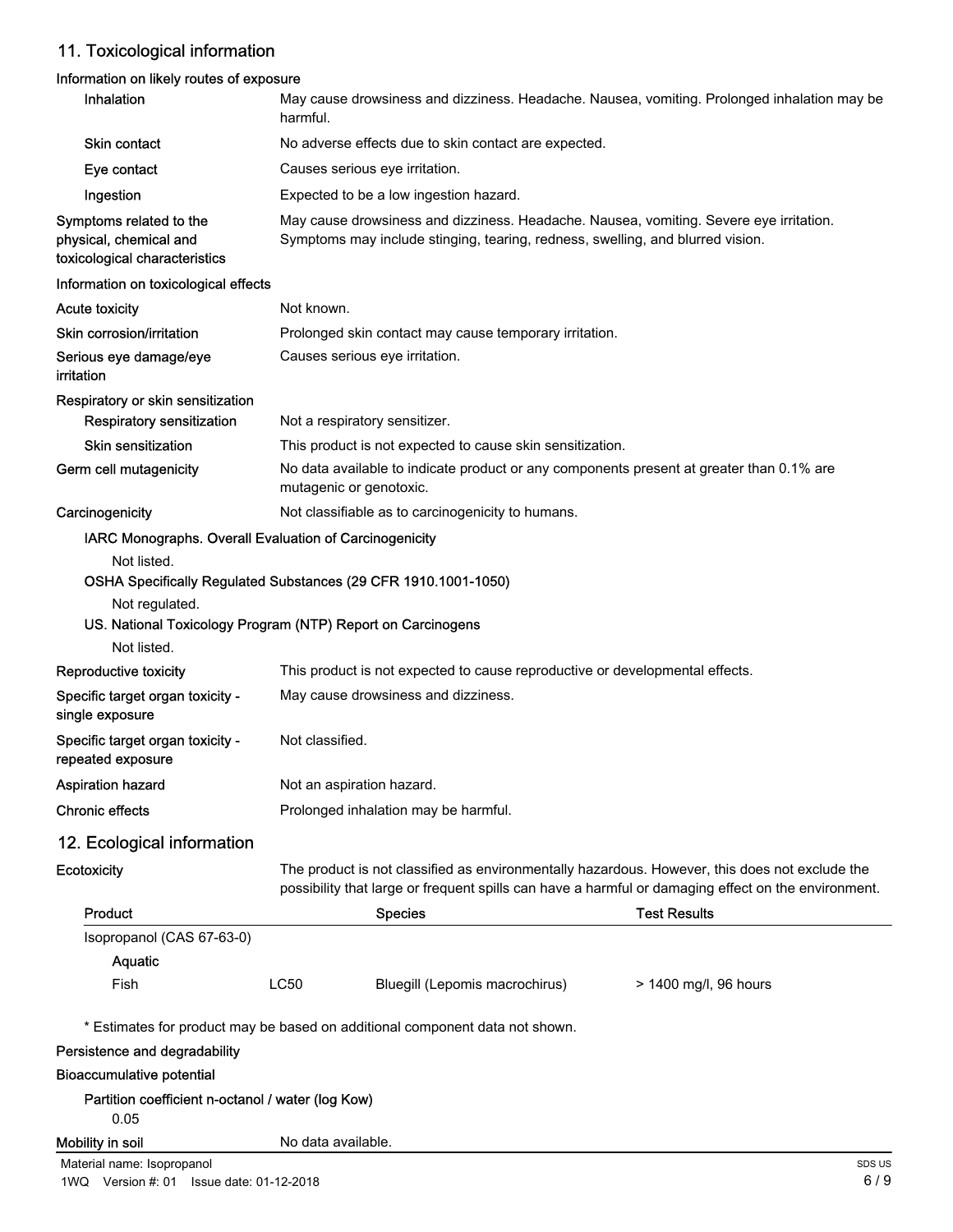| Other adverse effects                    | The product contains volatile organic compounds which have a photochemical ozone creation<br>potential.                                                                                                                |
|------------------------------------------|------------------------------------------------------------------------------------------------------------------------------------------------------------------------------------------------------------------------|
| 13. Disposal considerations              |                                                                                                                                                                                                                        |
| <b>Disposal instructions</b>             | Collect and reclaim or dispose in sealed containers at licensed waste disposal site. Dispose of<br>contents/container in accordance with local/regional/national/international regulations.                            |
| Local disposal regulations               | Dispose in accordance with all applicable regulations.                                                                                                                                                                 |
| Hazardous waste code                     | The waste code should be assigned in discussion between the user, the producer and the waste<br>disposal company.                                                                                                      |
| Waste from residues / unused<br>products | Dispose of in accordance with local regulations. Empty containers or liners may retain some<br>product residues. This material and its container must be disposed of in a safe manner (see:<br>Disposal instructions). |
| Contaminated packaging                   | Since emptied containers may retain product residue, follow label warnings even after container is<br>emptied. Empty containers should be taken to an approved waste handling site for recycling or<br>disposal.       |

# 14. Transport information

# DOT

|                                 | <b>UN1219</b>                                                           |
|---------------------------------|-------------------------------------------------------------------------|
| UN number                       |                                                                         |
| UN proper shipping name         | Isopropanol or Isopropyl alcohol                                        |
| Transport hazard class(es)      |                                                                         |
| <b>Class</b>                    | 3                                                                       |
| Subsidiary risk                 |                                                                         |
| Label(s)                        | 3                                                                       |
| Packing group                   | Ш                                                                       |
| Special precautions for user    | Read safety instructions, SDS and emergency procedures before handling. |
| <b>Special provisions</b>       | IB2, T4, TP1                                                            |
| Packaging exceptions            | 4b, 150                                                                 |
| Packaging non bulk              | 202                                                                     |
| Packaging bulk                  | 242                                                                     |
| <b>IATA</b>                     |                                                                         |
| UN number                       | <b>UN1219</b>                                                           |
| UN proper shipping name         | Isopropanol                                                             |
| Transport hazard class(es)      |                                                                         |
| <b>Class</b>                    | 3                                                                       |
| Subsidiary risk                 |                                                                         |
| Packing group                   | Ш                                                                       |
| <b>Environmental hazards</b>    | No.                                                                     |
| <b>ERG Code</b>                 | 3L                                                                      |
| Special precautions for user    | Read safety instructions, SDS and emergency procedures before handling. |
| Other information               |                                                                         |
| Passenger and cargo<br>aircraft | Allowed with restrictions.                                              |
| Cargo aircraft only             | Allowed with restrictions.                                              |
| <b>IMDG</b>                     |                                                                         |
| <b>UN number</b>                | <b>UN1219</b>                                                           |
| UN proper shipping name         | ISOPROPANOL (ISOPROPYL ALCOHOL)                                         |
| Transport hazard class(es)      |                                                                         |
|                                 |                                                                         |
| <b>Class</b>                    | 3                                                                       |
| Subsidiary risk                 | $\qquad \qquad -$                                                       |
| Packing group                   | $\mathbf{H}$                                                            |
| <b>Environmental hazards</b>    |                                                                         |
| Marine pollutant                | No.                                                                     |
| <b>EmS</b>                      | F-E, S-D                                                                |
| Special precautions for user    | Read safety instructions, SDS and emergency procedures before handling. |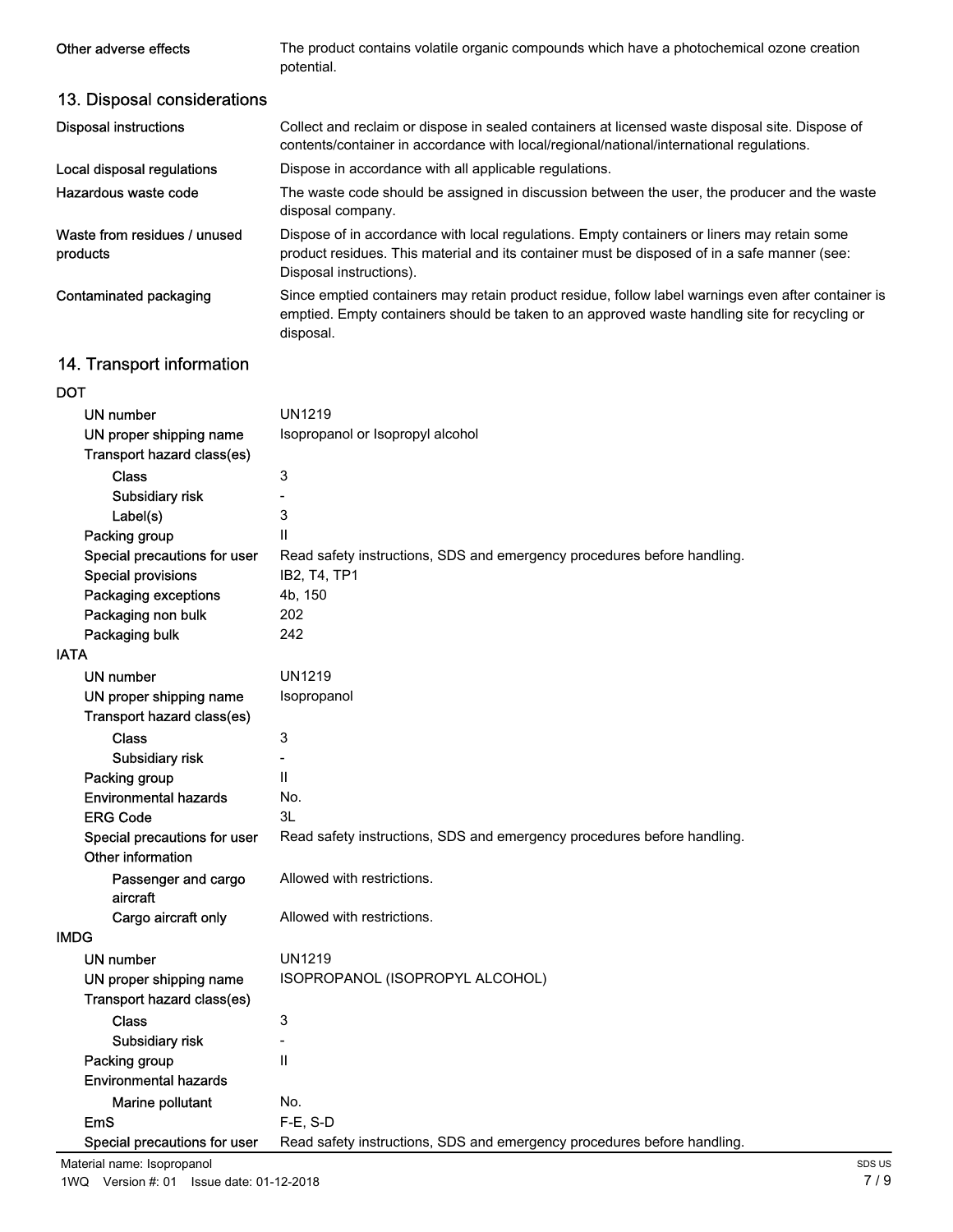



# 15. Regulatory information

| US federal regulations                                                           | This product is a "Hazardous Chemical" as defined by the OSHA Hazard Communication<br>Standard, 29 CFR 1910.1200. |                   |          |  |
|----------------------------------------------------------------------------------|-------------------------------------------------------------------------------------------------------------------|-------------------|----------|--|
| TSCA Section 12(b) Export Notification (40 CFR 707, Subpt. D)                    |                                                                                                                   |                   |          |  |
| Not regulated.                                                                   |                                                                                                                   |                   |          |  |
| CERCLA Hazardous Substance List (40 CFR 302.4)                                   |                                                                                                                   |                   |          |  |
| Isopropanol (CAS 67-63-0)                                                        |                                                                                                                   | Listed.           |          |  |
| SARA 304 Emergency release notification                                          |                                                                                                                   |                   |          |  |
| Not regulated.                                                                   |                                                                                                                   |                   |          |  |
| OSHA Specifically Regulated Substances (29 CFR 1910.1001-1050)                   |                                                                                                                   |                   |          |  |
| Not regulated.                                                                   |                                                                                                                   |                   |          |  |
| Superfund Amendments and Reauthorization Act of 1986 (SARA)                      |                                                                                                                   |                   |          |  |
| <b>Hazard categories</b>                                                         | Immediate Hazard - Yes                                                                                            |                   |          |  |
|                                                                                  | Delayed Hazard - No                                                                                               |                   |          |  |
|                                                                                  | Fire Hazard - Yes                                                                                                 |                   |          |  |
|                                                                                  | Pressure Hazard - No                                                                                              |                   |          |  |
|                                                                                  | Reactivity Hazard - No                                                                                            |                   |          |  |
| SARA 302 Extremely hazardous substance                                           |                                                                                                                   |                   |          |  |
| Not listed.                                                                      |                                                                                                                   |                   |          |  |
| SARA 311/312 Hazardous<br>chemical                                               | Yes                                                                                                               |                   |          |  |
| SARA 313 (TRI reporting)                                                         |                                                                                                                   |                   |          |  |
| Chemical name                                                                    |                                                                                                                   | <b>CAS number</b> | % by wt. |  |
| Isopropanol                                                                      |                                                                                                                   | 67-63-0           | 100      |  |
| Other federal regulations                                                        |                                                                                                                   |                   |          |  |
| Clean Air Act (CAA) Section 112 Hazardous Air Pollutants (HAPs) List             |                                                                                                                   |                   |          |  |
| Not regulated.                                                                   |                                                                                                                   |                   |          |  |
| Clean Air Act (CAA) Section 112(r) Accidental Release Prevention (40 CFR 68.130) |                                                                                                                   |                   |          |  |
| Not regulated.                                                                   |                                                                                                                   |                   |          |  |
| <b>Safe Drinking Water Act</b><br>(SDWA)                                         | Not regulated.                                                                                                    |                   |          |  |
|                                                                                  |                                                                                                                   |                   |          |  |